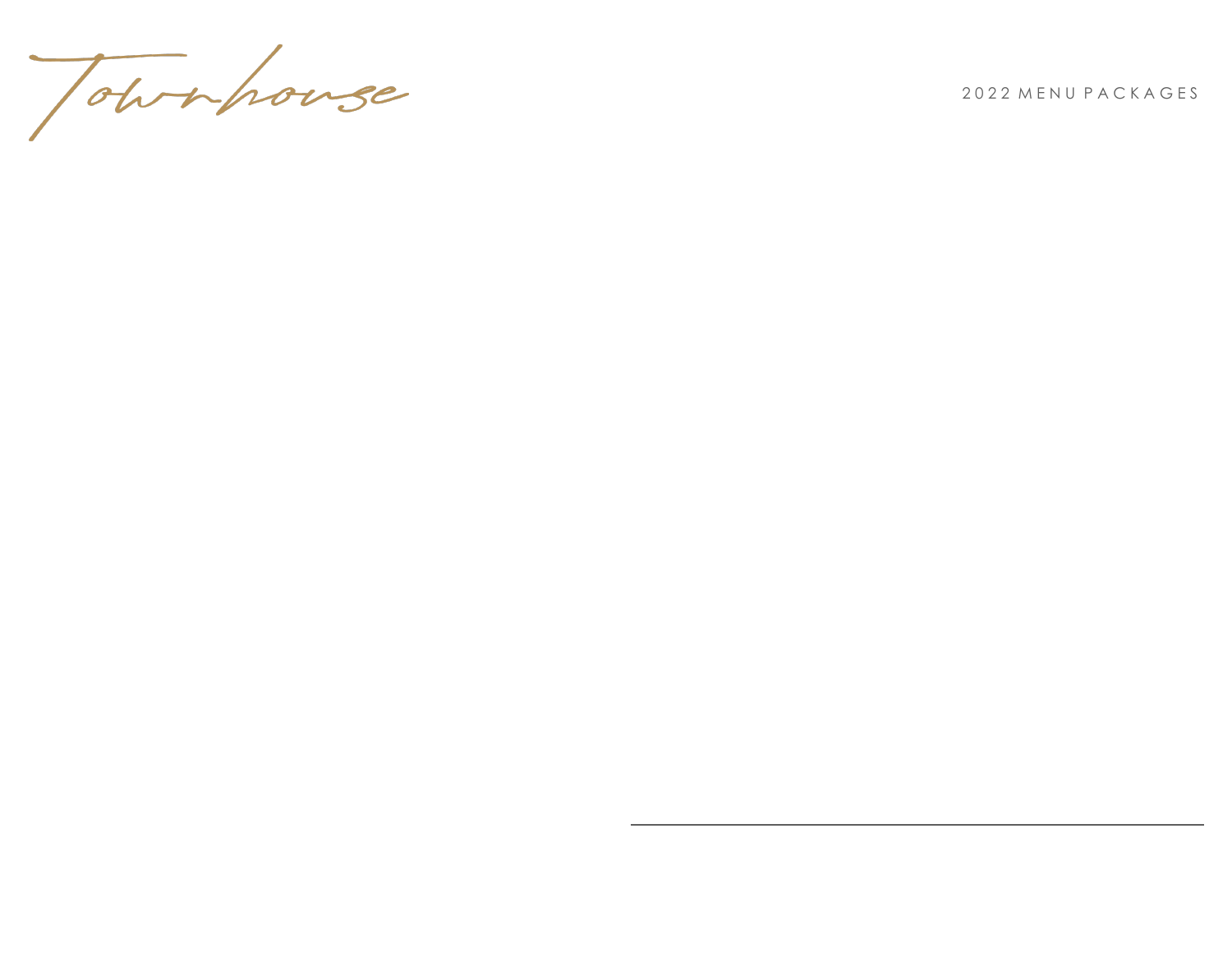Townhouse

# **THE CONTINENTAL -** \$22 per person SEASONAL FRUIT & BERRIES HOUSE MADE GRANOLA PARFAITS vanilla yogurt & seasonal berries CROISSANTS, DANISH & MUFFINS preserves, jam, maple whipped butter NEW YORK STYLE BAGELS assorted cream cheeses

#### **THE ALL - AMERICAN - \$36 per person**

SEASONAL FRUIT & BERRIES HOUSE MADE GRANOLA PARFAITS vanilla yogurt & seasonal berries CROISSANTS, DANISH & MUFFINS preserves, jam, maple whipped butter SAUDER FARMS SCRAMBLED EGGS CHALLAH FRENCH TOAST marinated berries, maple agave syrup APPLEWOOD SMOKED BACON & BERKSHIRE PORK SAUSAGE (chicken available) ROSEMARY ROASTED YUKON POTATOES

#### **THE EXECUTIVE -** \$44 per person

SEASONAL FRUIT & BERRIES HOUSE MADE GRANOLA PARFAITS vanilla yogurt & seasonal berries CROISSANTS, DANISH & MUFFINS preserves, jam, maple whipped butter NEW YORK STYLE BAGELS assorted cream cheeses HOUSE SMOKED SALMON pickled red onion, tomato, capers, chives SAUDER FARMS SCRAMBLED EGGS CHALLAH FRENCH TOAST marinated berries, maple agave syrup POACHED EGGS & GRILLED FILET MIGNON tomato hollandaise STUFFED BERKSHIRE PORK PORCHETTA rosemary, garlic, lemon APPLEWOOD SMOKED BACON & BERKSHIRE PORK SAUSAGE (chicken available) ROSEMARY ROASTED YUKON POTATOES

# B R E A K F A S T B U F F E T S

# **ENHANCEMENTS**

AVOCADO ON GRILLED CIABATTA lemon, chili, sea salt \$8

CHARCUTERIE & ARTISAN CHEESE BOARD rustic ciabatta, local honey, mustards \$11

TORTILLA ESPAÑOL yukon potatoes, farm vegetables, jack cheese \$9

SUNNY SIDE EGG, KALE & MUSHROOM HASH on grilled ciabatta

\$9

SCARMBLED EGG & SMOKED TURKEY SKILLET peppers, scallions, green tomato, quest blanco \$9

BUTTERMILK PANCAKES marinated strawberries, maple agave syrup \$8

> SHORT RIB WRAP sauder farm eggs, fontina \$9

MARKET VEGETABLE FRITTATA salsa verde \$8

LOBSTER PANINI asparagus, chive mascarpone \$19

BRILLAT SAVARIN, SPINACH & TOMATO QUICHE salad verte \$9

BELGIUM WAFFLES seasonal berries, vanilla mascarpone, maple agave syrup

\$8

OMELETS MADE TO ORDER sauder farm eggs & variety of vegetables, meats & cheeses \$13 | \$150 chef attendant

# **10 PERSON MINIMUM**

*\* Menus may be subject to seasonal selection and pricing updates. Above prices do not include CT Tax or 23% gratuity, both will be applied to the final bill.*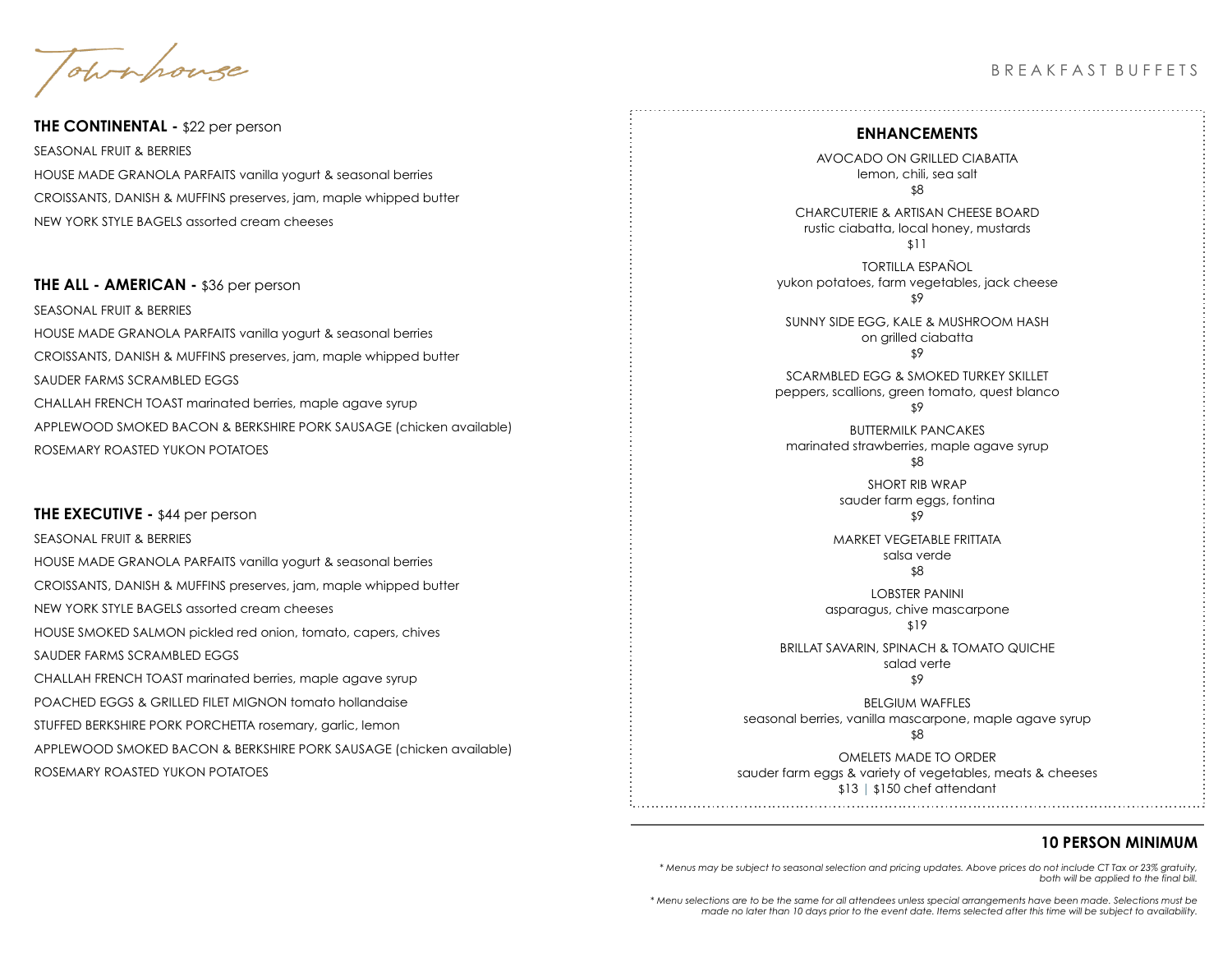B R U N C H B U F F E T S

Townhouse

**BRUNCH BUFFET ONE -** \$49 per person SEASONAL FRUIT & BERRIES HOUSE MADE GRANOLA PARFAITS vanilla yogurt & seasonal berries WAVE HILL BAKERY CROISSANTS, DANISH & MUFFINS preserves, jam, maple whipped butter MINI NEW YORK STYLE BAGELS assorted cream cheeses CHOPPED MARKET SALAD avocado, tomato, squash, dijon vinaigrette LOCAL BURRATA parma prosciutto, black olive tapenade, tomato relish SAUDER FARMS SCRAMBLED EGGS CHALLAH FRENCH TOAST marinated berries, bananas, maple agave syrup GULF SHRIMP & GRITS pancetta, peas, pearl onions, chili salsa verde FRIED CHICKEN & WAFFLES candied pecans, spicy maple syrup APPLEWOOD SMOKED BACON & BERKSHIRE PORK SAUSAGE ROSEMARY ROASTED YUKON POTATOES

#### **BRUNCH BUFFET TWO - \$57 per person**

SEASONAL FRUIT & BERRIES HOUSE MADE GRANOLA PARFAITS vanilla yogurt & seasonal berries WAVE HILL BAKERY CROISSANTS, DANISH & MUFFINS preserves, jam, maple whipped butter MINI NEW YORK STYLE BAGELS assorted cream cheeses BABY BEET, ARUGULA & GOAT CHEESE SALAD pears, almonds, sherry vinaigrette BUFFALO MOZZARELLA & BEEFSTEAK TOMATO basil pesto, aged balsamic, olive oil, sea salt SAUDER FARMS SCRAMBLED EGGS ratatouille, new potatoes, jack cheese BRAISED SHORT RIB, FONTINA & EGG SLIDERS HOT SMOKED SALMON honey crisp apple, endive salad, apple gastrique STUFFED BERKSHIRE PORK PORCHETTA rosemary, garlic, lemon APPLEWOOD SMOKED BACON & BERKSHIRE PORK SAUSAGE ROSEMARY ROASTED YUKON POTATOES

#### **BRUNCH BUFFET THREE -** \$69 per person

ASSORTED DANISH, MUFFINS, CROISSANTS & BAGELS whipped butter, preserves, cream cheese FRESH FRUIT SALAD mint, agave, tahitian vanilla HOUSE MADE GRANOLA, YOGURT & BERRY PARFAIT SCOTTISH SMOKED SALMON red onion, capers, egg, chives ARTISAN CHEESE & CHARCUTERIE BOARD pickled vegetables, mustards, rustic bread HEIRLOOM TOMATO, FETA & CUCUMBER PANZANELLA GRILLED SUMMER ASPARAGUS ORGANIC VEGETABLE TORTILLA ESPAÑOLA farmers cheese, salsa verde CHALLAH FRENCH TOAST marinated strawberries, maple syrup BRAISED SHORT RIB, FONTINA & EGG SLIDERS MINI MAINE LOBSTER ROLLS celery, tarragon, red onion HERB ROASTED CHICKEN ROULADE forest mushrooms, spinach, aromatic vegetables CARVED BEEF BRISKET whipped horseradish, cheddar biscuits LEMON RICOTTA CAVATELLI artichoke, tomato, english peas, kale pesto GULF SHRIMP A LA PLANCHA fingerling potatoes, confit tomato, romesco sauce

#### **30 PERSON MINIMUM**

*\* Menus may be subject to seasonal selection and pricing updates. Above prices do not include CT Tax or 23% gratuity, both will be applied to the final bill.*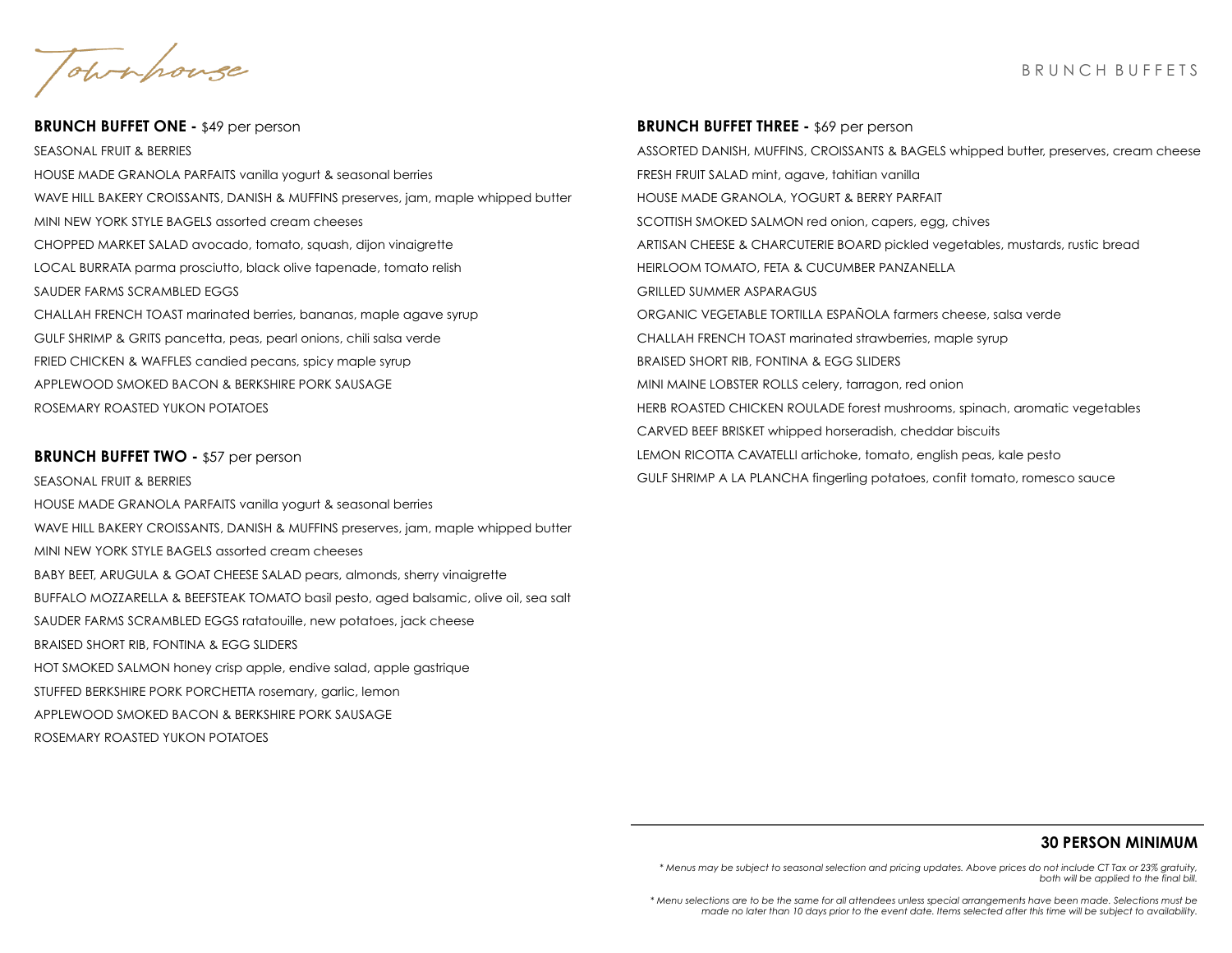M F F T I N G B R F A K S

Townhouse

**MORNING COFFEE -** \$8 per person PREMIUM COFFEE & DECAFFEINATED COFFEE ASSORTED SPECIALTY HERBAL TEAS

**HEALTHY START -** \$14 per person NAKED INDIVIDUAL SMOOTHIES FRESH FRUIT & VANILLA YOGURT VITAMIN WATER PREMIUM COFFEE & DECAFFEINATED COFFEE ASSORTED SPECIALTY HERBAL TEAS

**REHYDRATE -** \$10 per person ASSORTED JUICES ASSORTED SODAS & ICED HERBAL TEAS SMALL ACQUA PANNA & SAN PELLEGRINO WATERS

**ENERGIZE -** \$16 per person ASSORTED ENERGY DRINKS HOUSE MADE GRANOLA, BERRY & VANILLA YOGURT PARFAITS ICED HERBAL TEAS PREMIUM COFFEE & DECAFFEINATED COFFEE

**AFTERNOON PICK ME UP -** \$16 per person ASSORTED ENERGY BARS, COOKIES & BROWNIES SPICED TRAIL MIX VARIETY OF SODAS, NAKED JUICES & SMOOTHIES ICED HERBAL TEAS SMALL ACQUA PANNA & SAN PELLEGRINO WATERS **BALLPARK -** \$16 per person WARM BAVARIAN PRETZELS, SPICED NUTS, KETTLE CHIPS & PREMIUM CANDY BARS VARIETY OF SODAS, JUICES & ICED HERBAL TEAS SMALL ACQUA PANNA & SAN PELLEGRINO WATERS (additional \$3.00)

**TUSCAN CROSTINI BREAK -** \$16 per person GRILLED ROASTED GARLIC CIABATTA & WARM NAAN BREAD BUFFALO MOZZARELLA, TOMATO & BASIL AVOCADO, PEA & MINT "PESTO" ROASTED RED PEPPER HUMMUS VARIETY OF SODAS, JUICES & ICED HERBAL TEAS SMALL ACQUA PANNA & SAN PELLEGRINO WATERS (additional \$3.00)

# **ENHANCEMENTS**

WARM CHOCOLATE CROISSANTS ASSORTED JUMBO COOKIES VITAMIN WATER **CHIPS** PRETZELS POPCORN CHIPS, PRETZELS & POPCORN

# **10 PERSON MINIMUM**

*\* Menus may be subject to seasonal selection and pricing updates. Above prices do not include CT Tax or 23% gratuity, both will be applied to the final bill.*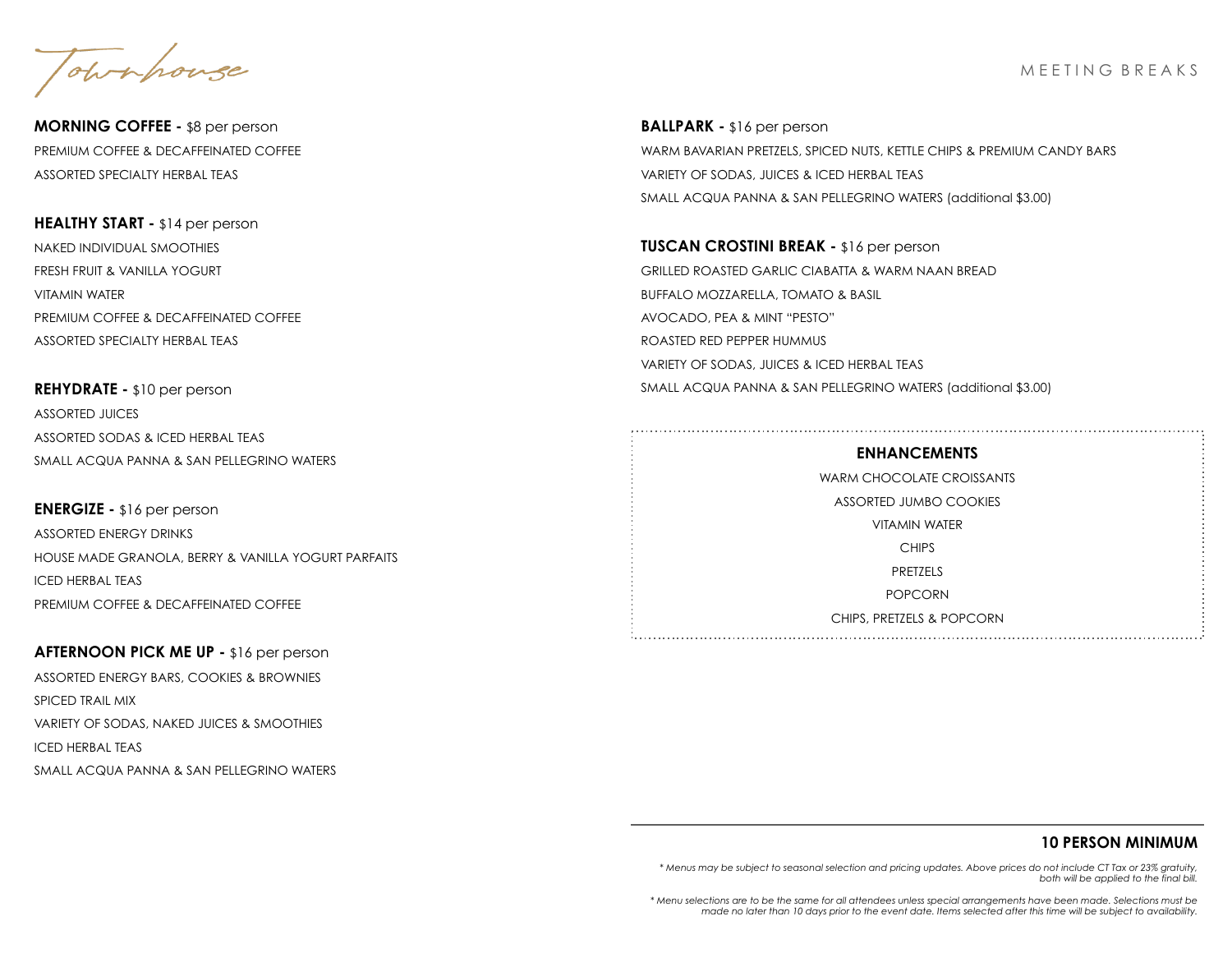Townhouse

### **MEAT & POULTRY**

KOREAN FRIED CHICKEN peanuts, scallions, crispy garlic JERK CHICKEN EMPANADAS scotch bonnet aioli AJI PANCA CHICKEN or BEEF ANTICUCHOS MINI KOBE BEEF CORN DOGS ale mustard ADOBO SPICED CHICKEN QUESADILLAS TANDOORI CHICKEN SAMOSAS curry labneh SPANISH CHORIZO EMPANADAS salsa verde KOREAN BBQ SHORT RIB SKEWERS whipped horseradish BBQ BRISKET SPRING ROLLS pickled onion aioli SHORT - RIB MEATBALL SLIDERS MINI BURGERS cheddar ale sauce AJI PANCA PORK EMPANADAS spicy sour cream PORK CHAR SUI BOA BUNS ROASTED DUCK DUMPLINGS hoisin PROSCIUTTO, RICOTTA & FIG JAM PIZZETTES SMOKED TURKEY & FONTINA PANINIS BABY LAMB CHOPS charmoula sauce MINI REUBEN PANINIS SPICED LAMB MEATBALLS harissa yogurt TENDERLOIN, BLUE CHEESE FLAT BREAD port wine reduction CHINESE CHICKEN PASTRY CUPS peanut dressing BEEF TENDERLOIN & BRIE CROSTINI BRAISED CHICKEN SALAD grain mustard, cranberries, apples SPICY THAI BEEF SALAD LETTUCE CUPS ASIAN CHICKEN & CASHEW SALAD LETTUCE CUPS FOIE GRAS MOUSSE brandied cherries & walnut crisp

# **SEAFOOD & SHELLFISH**

MARYLAND CRAB CAKES pineapple relish KOREAN FRIED GULF SHRIMP SPICED RUBBED GULF SHRIMP QUESADILLAS salsa verde LIME MARINATED SHRIMP TACOS avocado crema MARYLAND CRAB & PINEAPPLE TOSTONE TORO TARTARE TACOS wasabi crème fraiche CITRUS POACHED GULF SHRIMP yuzu aioli YUZU TUNA TATAKI ON SESAME CRISPS dynamite sauce ASIAN LOBSTER SPRING ROLLS citrus ponzu MINI MAINE LOBSTER ROLLS CRAB, MANGO, JALAPEÑO TOSTADAS MARINATED SHRIMP COCKTAIL tomato horseradish sauce AHI TUNA POKÉ wasabi aioli SMOKED SALMON & CHIVE CRÈME FRAICHE AREPAS MEDITERRANEAN OCTOPUS SALAD ON BLACK OLIVE TOAST HAMACHI CRUDO yuzu jalapeño vinaigrette SHRIMP & SNOW PEA POTSTICKER

#### **CHEESE, VEGETABLES & MORE**

MUSHROOMS & WALNUT BAKLAVA truffle honey CRISPY VEGETABLE SPRING ROLLS thai peanut sauce WARM BAVARIAN PRETZELS ale mustard sauce MUSHROOM & LEEK SPRING ROLLS sesame dipping sauce EDAMAME POTSTICKERS wasabi soy ponzu WILD MUSHROOM PIEROGIES truffle aioli POTATO PANCAKES apple vanilla purée TRUFFLE POTATO & MUSHROOM CROQUETTES SQUASH, QUESO BLANCO & SPINACH QUESADILLAS BUTTERNUT SQUASH & MASCARPONE PIZZETTE balsamic reduction WILD MUSHROOM ARANCINI balsamic glaze NIÇOISE OLIVE & GOAT CHEESE TARTS CARAMELIZED ONION MINI GRILLED CHEESE braised pears TOMATO, FETA, OLIVE ON GARLIC CIABATTA LEMON RICOTTA TOASTS sicilian pistachio, rosemary honey BLACK BEAN HUMMUS plantain chip, pico de gallo FIG, FONTINA & LAVENDAR CRISPS WILD MUSHROOM & LEEK DUXELLE CROSTINI RATATOUILLE OF MARKET VEGETABLES ON GARLIC CIABATTA BUFFALO MOZZARELLA, CONFIT TOMATO & BASIL SKEWERS BRIE, LEEK & SCALLION QUICHE MEXICAN STREET CORN CRISP chipotle aioli DEVILED EGGS shrimp ceviche

## **PASSED HORS D'OEVURES PRICING**

1/2 HOUR (select 4): \$18.00 per person 1 HOUR (select 6): \$25.00 per person 2 HOURS (select 8): \$32.00 per person

# **20 PERSON MINIMUM**

*\* Menus may be subject to seasonal selection and pricing updates. Above prices do not include CT Tax or 23% gratuity, both will be applied to the final bill.*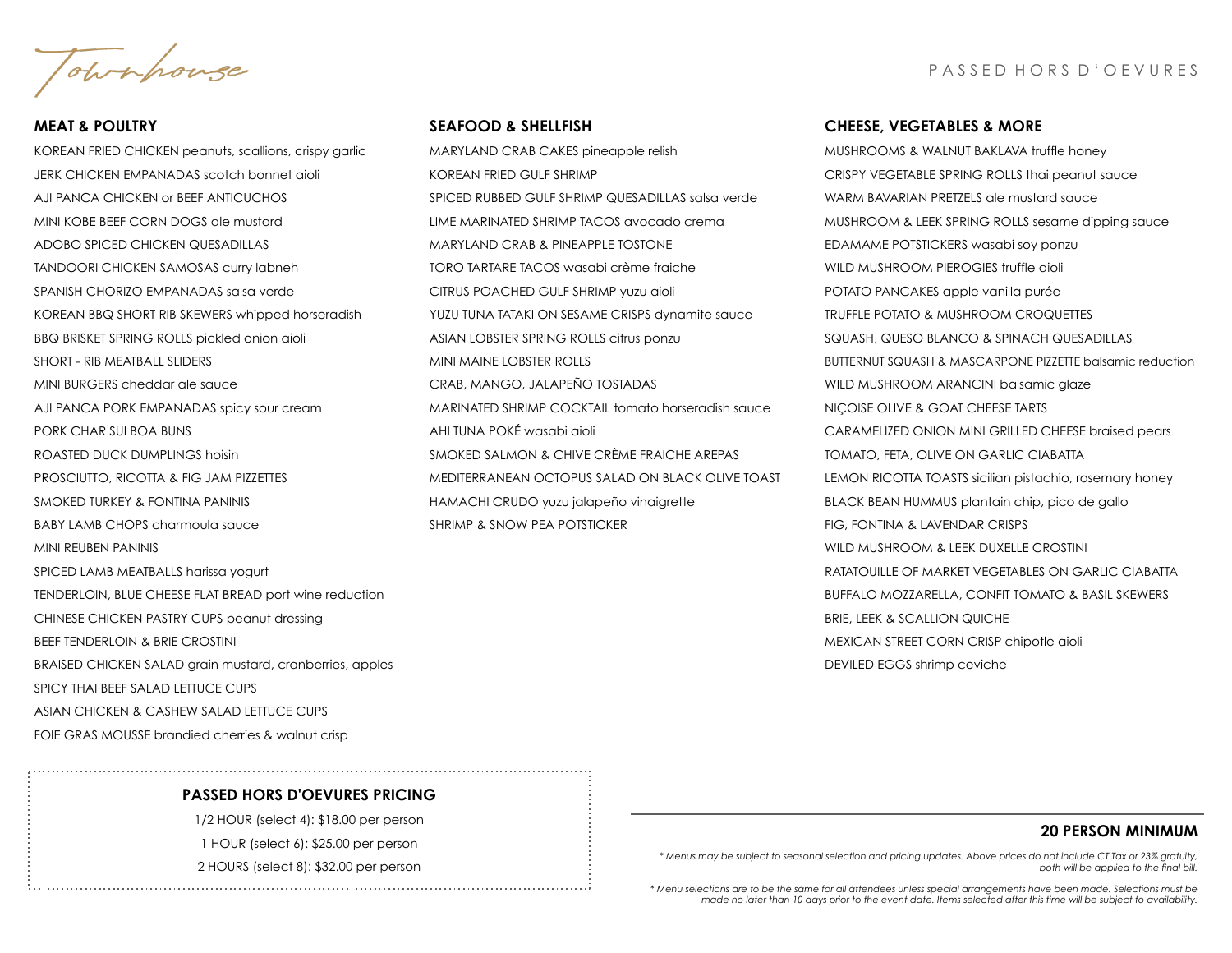L U N C H S T A T I O N S

Townhouse

**NEW YORK, NEW YORK -** \$39 per person FETA, CUCMBER, TOMATO & OLIVE SALAD CHINESE CHICKEN SALAD cabbage, carrots, crispy wonton skins, peanut dressing WARM BAVARIAN PRETZELS CARAMELIZED ONION & POTATO PIEROGIES SABRETT BEEF HOT DOGS new york onions SWEET & SPICY ITALIAN SAUSAGE peppers & onions KOREAN FRIED CHICKEN peanuts, scallions, crispy garlic CARVED PASTRAMI citrus cole slaw, rye, spicy

#### **TUSCAN -** \$44 per person

TOMATO MOZZARELLA SALAD basil, balsamic drizzle WARM SHEEPS MILK RICOTTA grilled ciabatta ARUGULA, PEAR & PECORINO SALAD lemon, olive oil, cracked pepper HAND - ROLLED PENNE crushed san marzano tomatoes, kale, chili flakes BAROLO BRAISED SHORTRIBS white corn grits, spiced carrots, horseradish GRILLED SALMON tuscan white beans, spinach, tomato coulis

# **COMFORT FOOD -** \$39 per person

CAESAR SALAD parmesan cheese, garlic jalapeño croutons CLASSIC COLE SLAW cabbage, carrots, celery seeds CREAMY TOMATO BISQUE garlic croutons ANGUS BEEF SLIDERS cheddar ale sauce, bacon onion jam CRISPY FRIED CHICKEN pickled cucumbers, radish, bacon mayo CHIPOTLE FISH TACOS shaved cabbage, pico de gallo, caper aioli MAC & CHEESE SALT & VINEGAR POTATOES

#### **MEXICO CITY -** \$39 per person

6 *Served with guacamole, pico de gallo, our cream* CAESAR SALAD manchego cheese, garlic jalapeño croutons MEXICAN STREET CORN chipotle remoulade, cotija cheese, pickled onions, cilantro SHRIMP AQUA CHILI jalapeño, avocado, tomatillo purée, citrus dressing CHORIZO ENCHILADAS queso chihuahua, chili colorado sauce BRAISED OXTAIL NACHOS corn tortillas, tres quesos, scallions, cilantro, crema CHIMICHURRI CHICKEN TACOS flour tortillas

#### **SANDWICH BOARD -** \$31 per person

FETA, TOMATO & CUCUMBER SALAD red wine oregano vinaigrette KALE & QUINOA SALAD parmesan cheese, roasted garlic dressing RED BLISS POTATO SALAD dijon, lemon, parsley ROASTED PRIME RIB & FONTINA horseradish crème fraiche SMOKED TURKEY PASTRAMI citrus cole slaw BLACK FOREST HAM & GRUYERE PANINI grain mustard OVEN ROASTED TOMATO WEDGE caramelized onions, roasted mushrooms, pesto aioli CLASSIC ITALIAN sharp provolone, prosciutto, coppa, saucisson

#### **GREEN MARKET -** \$36 per person

CHOPPED MARKET SALAD avocado, tomato, onion, blue cheese, dijon mustard vinaigrette QUINOA, KALE & DRIED CRANBERRY SALAD candied pecans, apples, cider dressing BUTTERNUT SQUASH SOUP cinnamon croutons GRILLED ORGANIC CHICKEN BREAST market vegetables, caramelized onion jus OVEN ROASTED SALMON quinoa, market vegetables, tomato vinaigrette HAND - ROLLED PENNE brown butter, mushrooms, arugula, pesto

## **EXECUTIVE BUTCHER BLOCK - \$45 per person**

PANZANELLA SALAD heirloom tomato, cucumber, pepper, basil, artisanal bread BABY BEET, ARUGULA & PEAR SALAD goat cheese, sherry vinaigrette BLACK TRUFFLE & EGG POTATO SALAD HEARTS OF ROMAINE parmesan reggiano, anchovy dressing GRILLED MOROCCAN SPICED ORGANIC CHICKEN BREASTS SAUSALITO RUBBED TURKEY CURED & SMOKED CHARCUTERIE & ARTISAN CHEESES 

# **CARVED TO ORDER**

GARLIC RUBBED TENDERLOIN OF BEEF whipped horseradish

HERBED STUFFED PORCHETTA rosemary aioli

*Served with Rustic Breads & Rolls*

# **30 PERSON MINIMUM**

*\* Menus may be subject to seasonal selection and pricing updates. Above prices do not include CT Tax or 23% gratuity, both will be applied to the final bill.*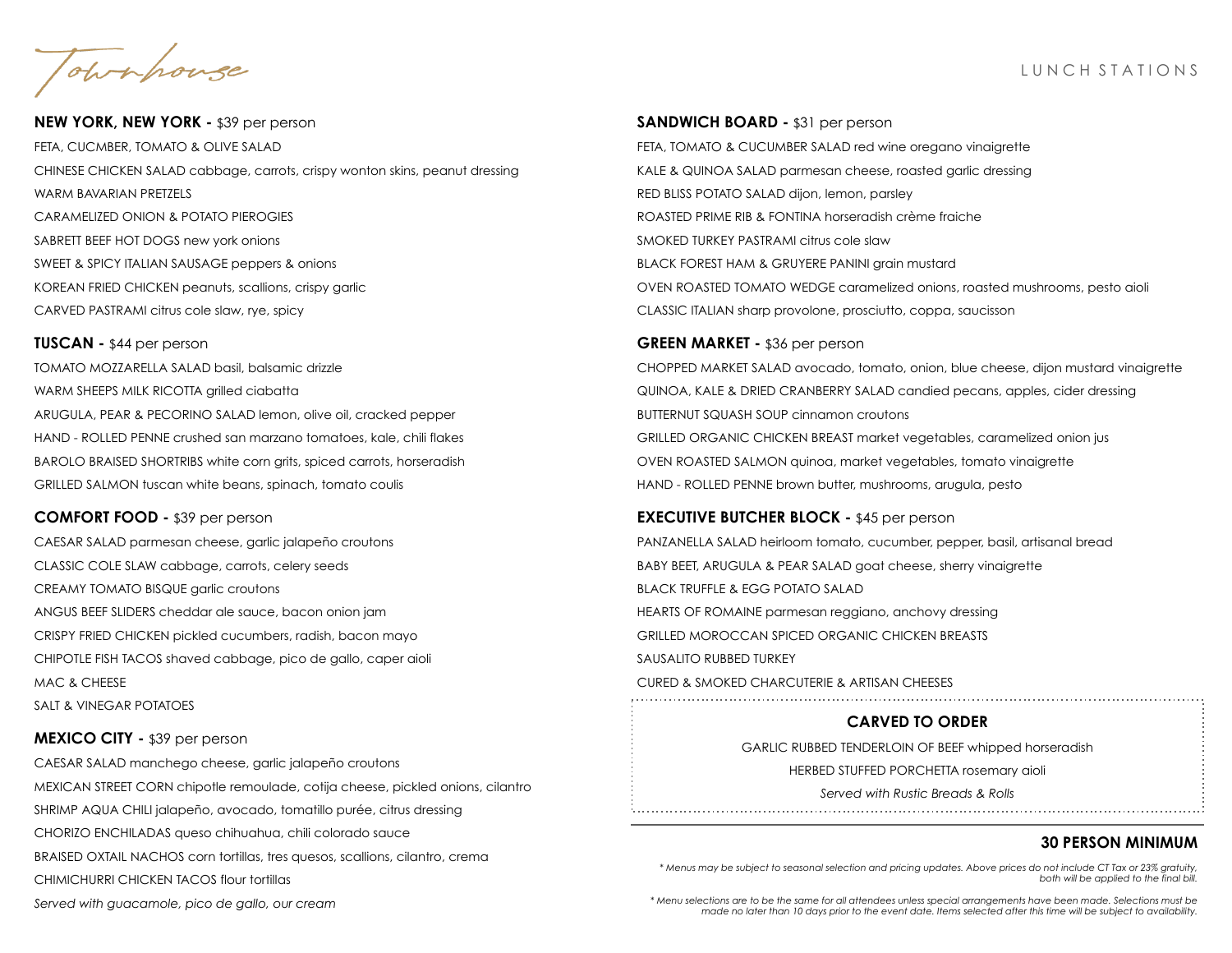Townhouse

ICED JUMBO SHRIMP & COLOSSAL CRAB marie rose & cocktail sauce *(gf) (+ \$12 per person)* SPICED LAMB MEATBALLS citrus herb tomatoes, aged goat cheese, crispy chick peas *(gf)* ROASTED BABY BEETS honey crisp apples, whipped goat cheese, marcona almonds, sherry vinaigrette \* *(gf)* GILBERTIE'S FARM ORGANIC GREENS lemon, extra virgin olive oil, parmesan, cherry tomatoes *(gf)* TUNA TATAKI CRUDO shallot soy vinaigrette, petite greens, crispy garlic *(gf, no vinaigrette)* MOZZARELLA DI CAMPANIA marinated grape tomatoes, saba vinegar, toasted country bread *(gf, no bread)* HEIRLOOM TOMATO, FETA & GEM LETTUCE cucumber, grilled corn, olives, red onion, white balsamic vinaigrette *(gf)* TUNA POKE mango, avocado, red onion, garlic chili lime dressing BABY ROMAINE CAESAR parmesan, brioche crumble, creamy anchovy dressing *(gf, no brioche crumble)*

# **SECOND COURSE**

TAGLIATELLE short rib bolognese, pancetta, parmesan reggiano, basil CAVATELLI forest mushrooms, caramelized onions, kale, goat cheese LUMP CRAB CAKE roasted corn salad, cajun remoulade MISO GLAZED KING SALMON vegetable fried brown rice, spring onion purée, pickled daikon LEMON & THYME GRILLED CHICKEN cucumber, grilled corn, olives, red onion, white balsamic vinaigrette *(gf)* BLACK ANGUS BURGER cheddar ale sauce, bacon onion jam, crispy fries GRILLED FLAT IRON STEAK braised mushrooms, carrots, truffle potatoes *(gf)*

## **THIRD COURSE**

CHOCOLATE PASSION FRUIT GANACHE TART \* chocolate hazelnut mousse, passion fruit caramel FLOURLESS CHOCOLATE TRUFFLE CAKE chantilly cream, luxardo cherry sauce *(gf)* CARAMEL STUFFED CHURROS vanilla crème anglaise CHEESECAKE STUFFED PRALINE CONE marinated berries \* SORBET lemon or raspberry *(gf)*

*Items marked \* contain seeds or nuts.*

# **PLATED LUNCH PRICING**

CHOICE OF (1) ITEM FROM EACH COURSE: \$40.00 CHOICE OF (2) ITEMS FROM EACH COURSE: \$50.00 CHOICE OF (3) ITEMS FROM EACH COURSE: \$60.00 \* ADDITIONAL PASTA COURSE: \$10.00

*<sup>\*</sup> Menus may be subject to seasonal selection and pricing updates. Above prices do not include CT Tax or 23% gratuity, both will be applied to the final bill.*

*<sup>\*</sup> Menu selections are to be the same for all attendees unless special arrangements have been made. Selections must be made no later than 10 days prior to the event date. Items selected after this time will be subject to availability.*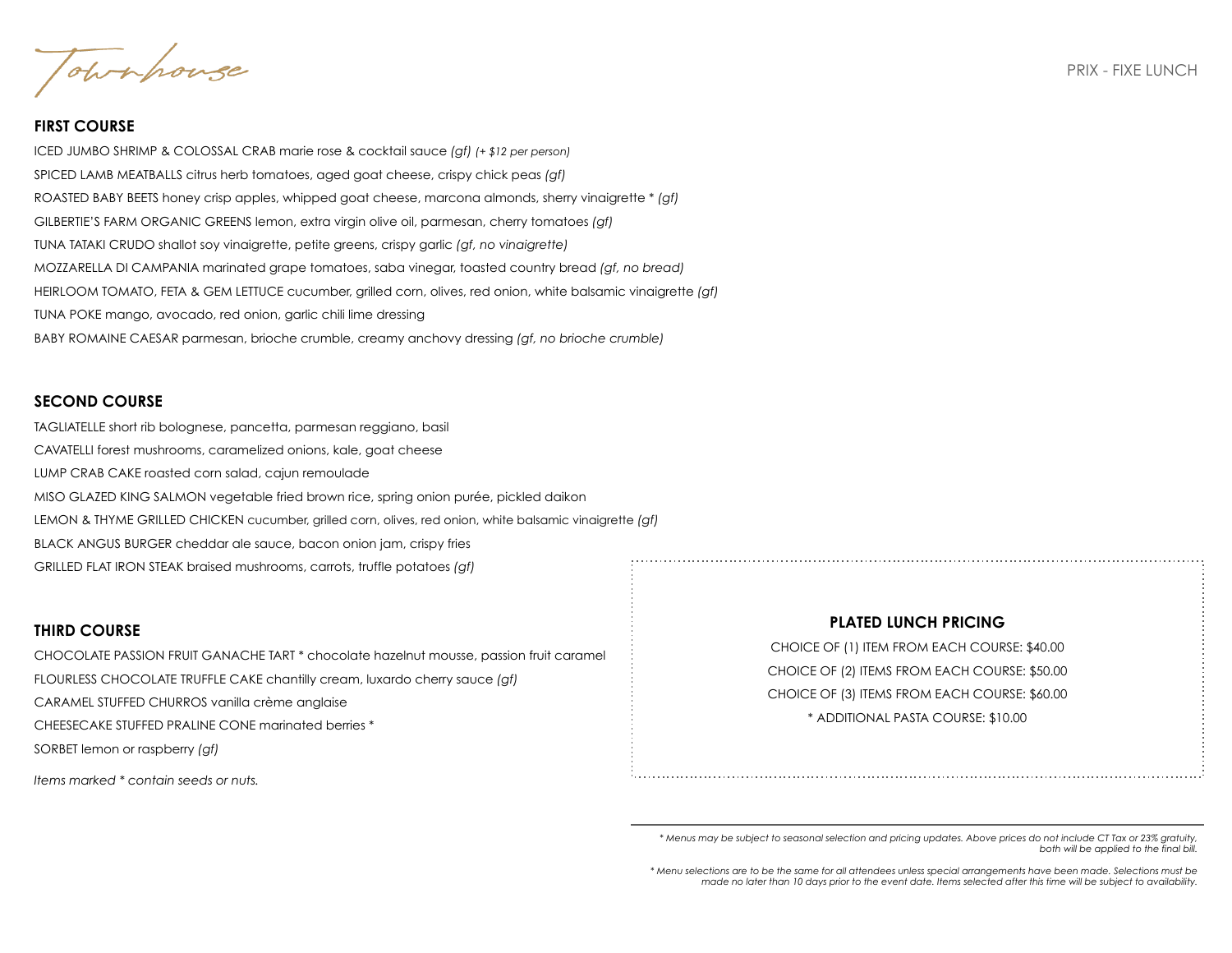Townhouse

# P L A T E D L U N C H

## **APPETIZERS**

LOCAL BURRATA parma prosciutto, black olive tapenade, tomato relish AHI TUNA POKE mango, red onion, chili ARUGULA SALAD goat cheese, candied walnuts, dried cranberries, balsamic dressing BRAISED OCTOPUS olives, celery & fingerlings, yuzu jalapeño vinaigrette HEIRLOOM TOMATO, FETA & GEM LETTUCE cucumber, grilled corn, olives, red onion, white balsamic vinaigrette BABY BEET, ARUGULA & GOAT CHEESE SALAD marcona almonds, asian pear, sherry vinaigrette BABY SPINACH SALAD maytag blue cheese, bacon, buttermilk dressing CAESAR SALAD kale or romaine, brioche croutons, parmesan, creamy anchovy dressing HOT SMOKED SALMON vanilla apple purée, apple balsamico ROASTED BRUSSELS SPROUTS garlic & herb aioli, salted cheese ROASTED TOMATO & EGGPLANT SOUP whipped goat cheese ORGANIC GREENS cherry tomatoes, endive, parmesan, lemon & olive oil JUMBO LUMP CRAB CAKE roasted corn salad, cajun remoulade GRILLED CHICKEN ANTICUCHO aji panca, creamy lemon dressing CHOPPED SALAD feta, cucumber, olives, beets, tomatoes, oregano vinaigrette WILD MUSHROOM RISOTTO mascarpone cheese, leek purée

# **ENTREES**

CAVATELLI caramelized onions, kale, pecorino toscano ORGANIC ROAST CHICKEN BREAST baby vegetables, rosemary café au lait PAN SEARED KING SALMON quinoa, spinach, warm tomato vinaigrette RED WINE BRAISED SHORT RIBS truffle potato purée, caramelized carrots, horseradish *(+ \$8 pp)* CHIPOTLE SHRIMP & GRITS peas, black truffle grits PAN ROASTED SCALLOPS cauliflower purée, asparagus, oyster mushrooms, balsamic glaze *(+ \$8 pp)* GRILLED FILET OF BEEF hand crusted potatoes, asparagus, bordelaise sauce *(+ \$8 pp)* THAI CURRY CHICKEN onions, eggplant, peppers, tai basil, cilantro BLACK ANGUS BURGER cheddar ale sauce, bacon onion jam CRISPY CHICKEN MILANESE arugula, parmesan, lemon, olive oil FRENCH CUBANO ham, braised pear, gruyere, pickled mustard seed, truffle potato salad CRAB MAC & CHEESE lobster sauce, gobetti pasta, crispy onions MAINE LOBSTER & BUTTER LETTUCE summer citrus, hearts of palm, avocado, marcona almonds, citrus herb dressing *(+ \$8 pp)* MISO GLAZED CHILEAN SEA BASS marinated bok choy, shiitakes, pickled onions *(+ \$8 pp)* BBQ BERKSHIRE PORK CHOP spiced sweet potato purée, pork belly, carrot confit, spinach CREAMY GOAT CHEESE RAVIOLI braised artichokes, tomatoes, kale, fava NY STRIP STEAK truffle potato purée, red wine braised mushrooms *(+ \$8 pp)* PAN ROASTED BRANZINO warm mediterranean potato salad, romesco sauce

# **DESSERTS**

FLOURLESS CHOCOLATE TRUFFLE CAKE chantily cream, luxardo sauce CHOCOLATE GANACHE BAR chocolate mousse, caramel crunch CHEESECAKE STUFFED PRALINE CONE marinated berries ARTISAN CHEESE BOARD local honey, spiced pecans, quince paste *(+ \$5 pp)* FRESH FRUIT PLATE passion fruit coulis, balsamic drizzle

# **30 PERSON MINIMUM**

*\* Menus may be subject to seasonal selection and pricing updates. Above prices do not include CT Tax or 23% gratuity, both will be applied to the final bill.*

*\* Menu selections are to be the same for all attendees unless special arrangements have been made. Selections must be made no later than 10 days prior to the event date. Items selected after this time will be subject to availability.* 

# **PLATED LUNCH PRICING**

CHOICE OF (1) ITEM FROM EACH COURSE: \$40.00 CHOICE OF (2) ITEMS FROM EACH COURSE: \$50.00 CHOICE OF (3) ITEMS FROM EACH COURSE: \$60.00 \* ADDITIONAL PASTA COURSE: \$10.00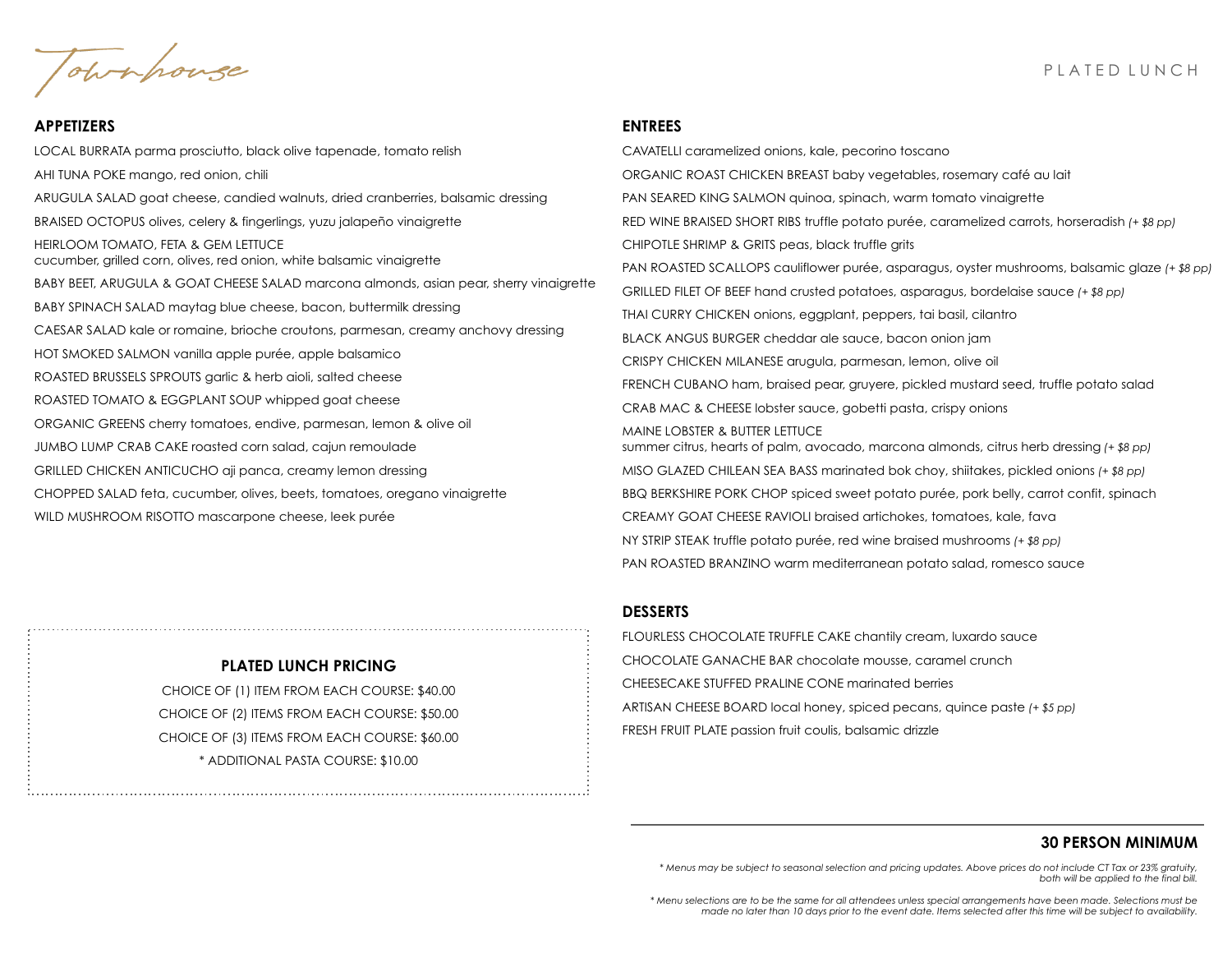# R E C E P T I O N S T A T I O N S

Townhouse

**ARTISAN CHEESE -** \$14 per person HANDCRAFTED LOCAL & IMPORTED CHEESE STRAWBERRIES, GRAPES, LOCAL HONEYCOMB & ARTISAN BREAD

**CHARCUTERIE BOARD -** \$20 per person CURED & SMOKED MEATS prosciutto, sweet coppa, soppressata & speck CHICKEN LIVER MOUSSE, COUNTRY PÂTÉ & DUCK RILLETTES PICKLED VEGETABLES, CORNICHONS, MUSTARDS & COUNTRY BREADS

**FARMERS MARKET CRUDITE -** \$10 per person LOCAL CHILLED VEGETABLES RED PEPPER HUMMUS, SMOKED BLUE CHEESE DIP & OLIVE TAPENADE

**TUSCAN ANTIPASTO -** \$25 per person LOCAL TOMATO, MOZZARELLA & BASIL CHOPPED VEGETABLE & CHICK PEA SALAD CITRUS CURED OLIVES, MARINATED ARTICHOKES, FIRE ROASTED PEPPERS GRILLED SALMON PANZANELLA SALAD CURED MEATS & ARTISAN CHEESES BABY BEET & APPLE SALAD *Served with Artisan Bread, Mustards, Local Honey*

### **GRILLED CROSTINI STATION -** \$14 per person

AVOCADO, TRUFFLED MUSHROOM DUXELLE with LEMON, CHILI & SEA SALT WARM SHEEP'S MILK RICOTTA with PISTACHIO HONEY TOMATO BASIL BRUSCHETTA with BALSAMIC REDUCTION & BASIL ROASTED GARLIC HUMMUS with BASIL PESTO *Served with Roasted Garlic Ciabatta & Warm Naan Bread*

**SOUTH OF THE BORDER -** \$13 per person HOUSE MADE GUACAMOLE, SALSA ROJA CHIPOTLE, TOMATO & CARAMELIZED ONION, BLACK BEAN & CORN RELISH QUESO FONDIDO with PICKLED JALAPEÑO *Served with Crispy Corn Tortilla Chips & Warm Flour Tortillas*

**TACO BAR -** \$23 per person HOUSE MADE CHORIZO, CILANTRO LIME MARINATED CHICKEN &CHIPOTLE BEEF *Served with Flour Tortillas, Tortilla Chips with Fresh Guacamole, Pico de Gallo & Sour Cream*

**RAW BAR -** MP per person MARKET OYSTERS, LITTLENECK CLAMS, PEI MUSSELS with CLASSIC GARNISHES AHI TUNA TATAKI with SHALLOT SOY VINAIGRETTE, CRISPY GARLIC & PICKLED MANGO LOBSTER CEVICHE TOSTADA with CILANTRO, LIME & CHILIS CITRUS POACHED GULF SHRIMP with ST. LOUIS SAUCE **ADD - ONS**

ROASTED OYSTERS with PANCETTA, OREGANO & BROWN BUTTER (additional \$6.00) SCALLOP SASHIMI with PAPAYA, CUCUMBER & CALABRIAN PEPPERS (additional \$6.00) YELLOWTAIL CRUDO with YUZU JALAPEÑO VINAIGRETTE (additional \$6.00)

**SLIDER BOARD** choice of 3 - \$25 per person HOUSE BURGER with CHEDDAR ALE SAUCE QUINOA BURGER with AVOCADO, CABBAGE, TOMATO LAMB BURGER with CUCUMBER, RED ONION, TAHINI DRESSING CRISPY FRIED CHICKEN with SPICY BACON MAYO BERKSHIRE PORK CARNITAS with CITRUS SLAW AHI TUNA TARTAR with MANGO, CUCUMBER, RED ONION, AVOCADO MAINE LOBSTER ROLLS with CELERY, TARRAGON, LEMON *All Served with Fries & House Made Pickles*

#### **30 PERSON MINIMUM |** 3 STATION MINIMUM

*\* Menus may be subject to seasonal selection and pricing updates. Above prices do not include CT Tax or 23% gratuity, both will be applied to the final bill.*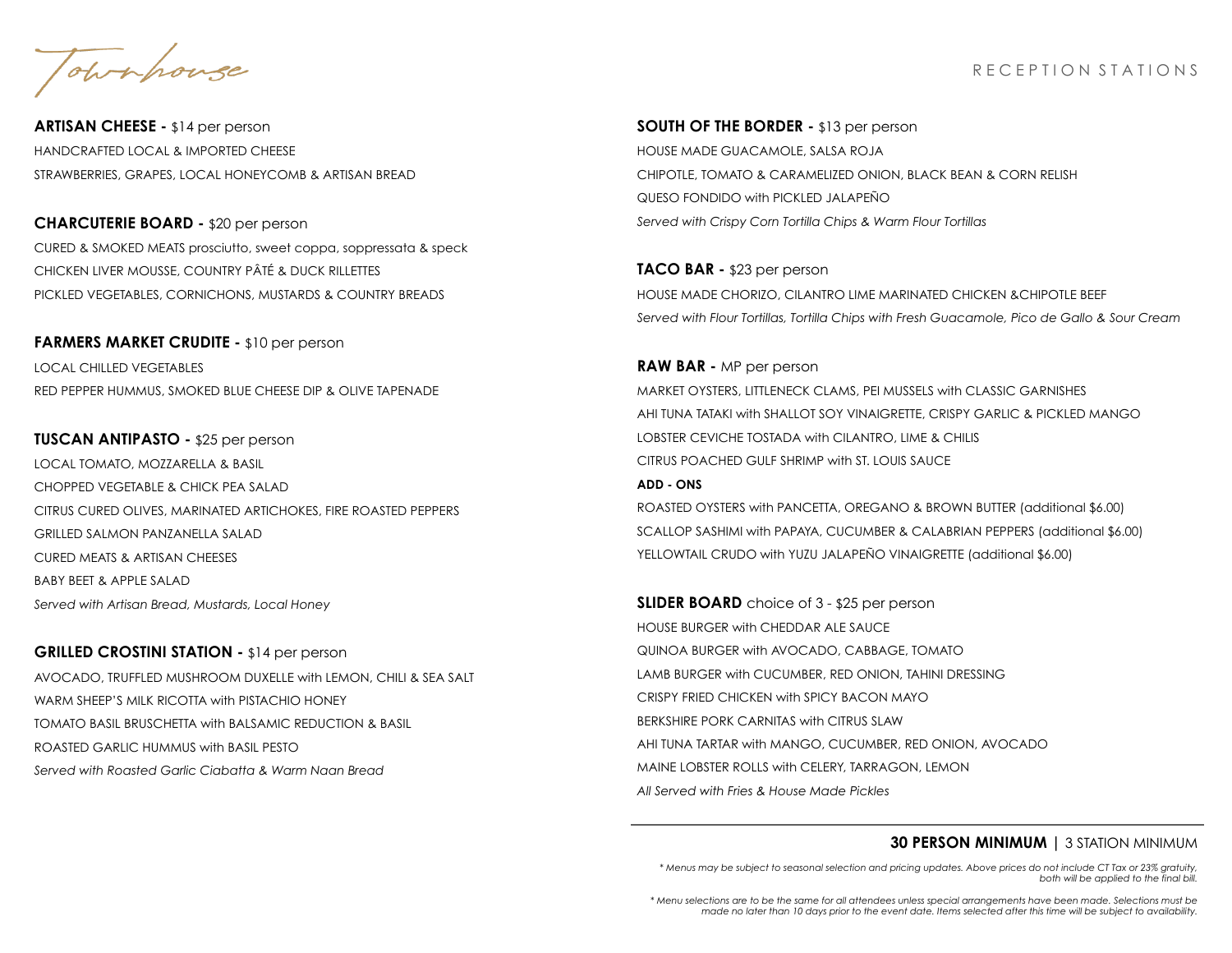# R E C E P T I O N S T A T I O N S

Townpouse

**FAR EAST -** \$30 per person CHINESE CHICKEN SALAD with PEANUT DRESSING VEGETABLE SPRING ROLLS CHAR SIU PORK LOIN with CHINESE BLACK BEAN STIR FRY KOREAN BBQ SHORT RIBS PRAWN & VEGETABLE THAI RED CURRY with WHITE RICE VEGETARIAN PAD THAI NOODLES with MARKET VEGETABLES, PEANUTS & LIME

**MEDITERRANEAN -** \$30 per person HEARTS OF ROMAINE with FETA, OLIVES, BEETS, CUCUMBER, OREGANO TUSCAN KALE & WHITE BEAN SOUP MEZZE PLATTER - RED PEPPER HUMMUS, BABA GANOUSH, TABBOULEH, PITA BREAD GRILLED SALMON with QUINOA, TOMATO, CUCUMBER, GREEK YOGURT SAUCE ROSEMARY CRUSTED LAMB SHOULDER YUKON POTATOES with LEMON, PARSLEY, GRAIN MUSTARD, SEA SALT

# **COMFORT FOOD** - \$35 per person

CAESAR SALAD with PARMESAN CHEESE & GARLIC JALAPEÑO CROUTONS CLASSIC COLE SLAW with CABBAGE, CARROTS, CELERY SEEDS CREAMY TOMATO BISQUE with GARLIC CROUTONS ANGUS BEEF SLIDERS with CHEDDAR ALE SAUCE & BACON ONION JAM CRISPY FRIED CHICKEN with PICKLED CUCUMBERS & BACON MAYO CHIPOTLE FISH TACOS with SHAVED CABBAGE, PICO DE GALLO & CAPER AIOLI CHORIZO MAC & CHEESE with SALT & VINEGAR POTATOES

**NEW YORK, NEW YORK -** \$35 per person FETA, CUCUMBER, TOMATO & OLIVE SALAD WARM BAVARIAN PRETZELS with MUSTARD CARAMELIZED ONION & POTATO PEROGIES SABRETT BEEF HOT DOGS with NY ONIONS SWEET & SPICY ITALIAN SAUSAGE with PEPPERS & ONIONS CHINESE CHICKEN SALAD with PEANUT DRESSING KOREAN FRIED CHICKEN with PEANUTS, SCALLIONS & CRISPY GARLIC CARVED PASTRAMI with CITRUS COLE SLAW, RYE & SPICY MUSTARD

#### **TUSCAN -** \$37 per person

FRESH MOZZARELLA & EGGPLANT CAPONATA WARM SHEEP'S MILK RICOTTA with GRILLED CIABATTA ARUGULA, PEAR & PECORINO SALAD with LEMON, OLIVE OIL & CRACKED PEPPER HAND ROLLED PENNE with CRUSHED SAN MARZANO TOMATOES, AKLE & CHILI FLAKES BAROLO BRAISED SHORT RIBS with WHITE CORN GRITS, SPICED CARROTS & HORSERADISH GRILLED SALMON with TUSCAN WHITE BEANS, SPINACH & BROCCOLI RABE

#### **OCEAN PRIME -** \$40 per person

SPINACH SALAD with NUESKE'S BACON, BLUE CHEESE & PICKLED RED ONION AHI TUNA CRUDO with MANGO, AVOCADO, SHALLOT SOY VINAIGRETTE CRAB CAKES spiced pineapple & pepper relish, avocado crema GULF SHRIMP A LA PLANCHA fingerling potatoes, confit tomato, romesco sauce MISO GLAZED COD with BABY BOK CHOY & CARROT NAGE GRILLED MARKET VEGETABLES with ORANGE GINGER DRESSING

#### **BUTCHER CARVING BOARD** choice of 3 - \$45 per person

#### **CHOOSE ONE**

TENDERLOIN OF BEEF BONE - IN RIBEYE STEAK AU POIVRE COFFEE CRUSTED RIB EYE **CHOOSE ONE** ROAST BERKSHIRE PORCHETTA WHOLE SUCKLING CT PIG SWEET CHILLGLAZED PORK LOIN HARISSA YOGURT CRUSTED LAMB HOT SMOKED SCOTTISH SALMON **CHOOSE ONE** HERB ROASTED TURKEY ROULADE MOROCCAN SPICED CAPON BREASTS CHICKEN & DUCK ROULADE *Served with Sautéed Spinach, Mac n' Cheese & Chopped Salad*

## **30 PERSON MINIMUM |** 3 STATION MINIMUM

*\* Menus may be subject to seasonal selection and pricing updates. Above prices do not include CT Tax or 23% gratuity, both will be applied to the final bill.*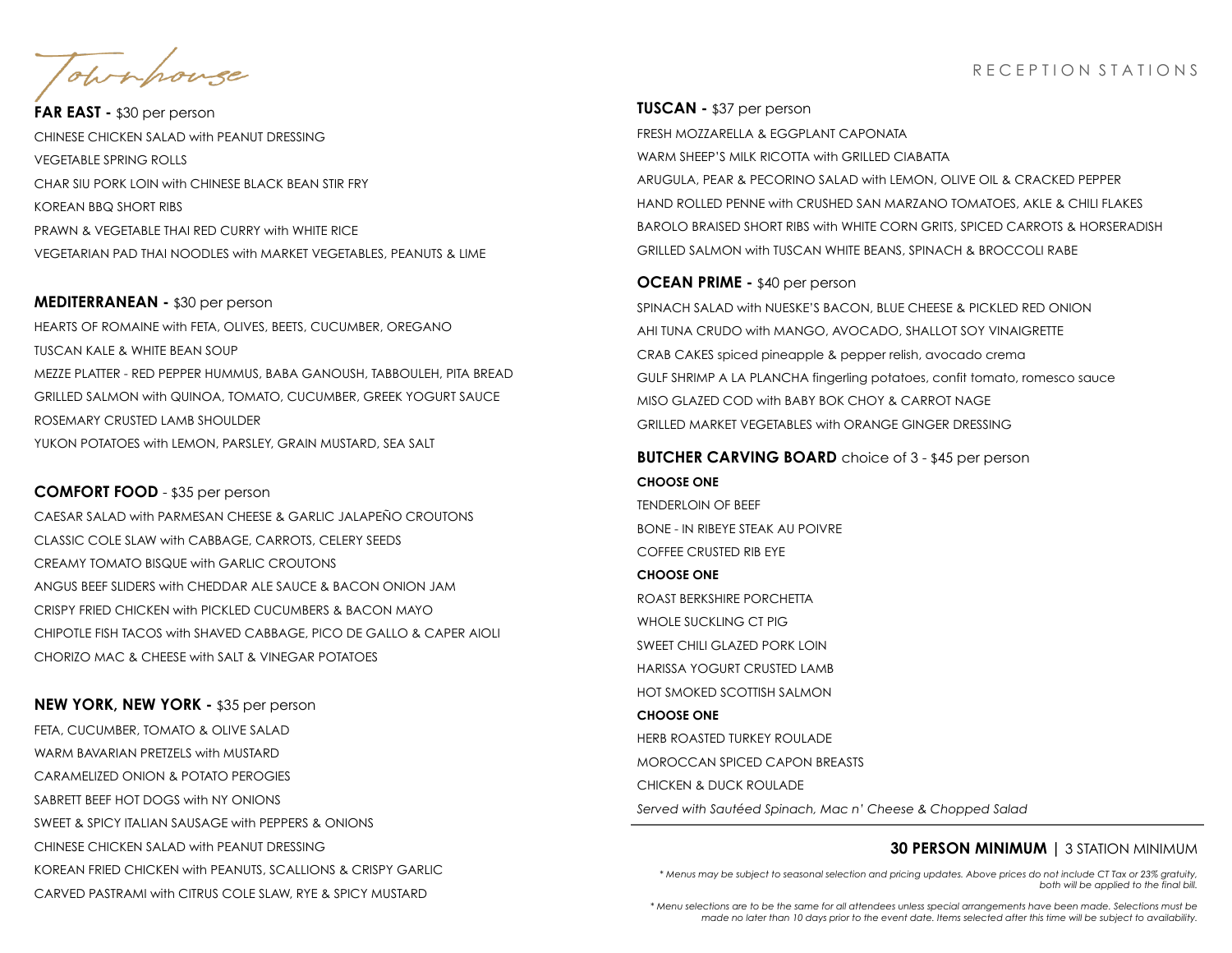Townhouse

**DINNER BUFFET ONE -** \$70 per person DRESSED WEDGE SALAD bacon, blue cheese, pickled red onion MIXED BABY GREENS cherry tomatoes, endive, lemon, parmesan TUSCAN KALE & WHITE BEAN SOUP RICOTTA CAVATELLI caramelized cauliflower, pancetta, truffle BEER BRAISED SHORT RIBS white corn grits, spiced carrots GARLIC RUBBED ORGANIC CHICKEN broccoli rabe, new potatoes, chili salsa verde PAN ROASTED ATLANTIC SALMON quinoa, mediterranean vegetables, tomato vinaigrette HAND CRUSHED CRISPY POTATOES POACHED ASPARAGUS

## **DINNER BUFFET TWO - \$80 per person**

ROASTED TOMATO BISQUE BABY BEETS, ARUGULA & GOAT CHEESE SALAD pears, almonds, sherry vinaigrette LOCAL BURRATA parma prosciutto, black olive tapenade, tomato relish ALASKAN HALIBUT artichoke barigoule, tomato confit, lemon GARGANELLI & SHORT RIB BOLOGNESE KANSAS CITY STRIP STEAKS (carved to order) red wine braised mushrooms, bordelaise sauce CRISPY FRIED CHICKEN pickle brine, spiced dusted, chili honey CARAMELIZED BRUSSELS SPOUTS cranberries, almonds, maple syrup

## **30 PERSON MINIMUM**

*<sup>\*</sup> Menus may be subject to seasonal selection and pricing updates. Above prices do not include CT Tax or 23% gratuity, both will be applied to the final bill.*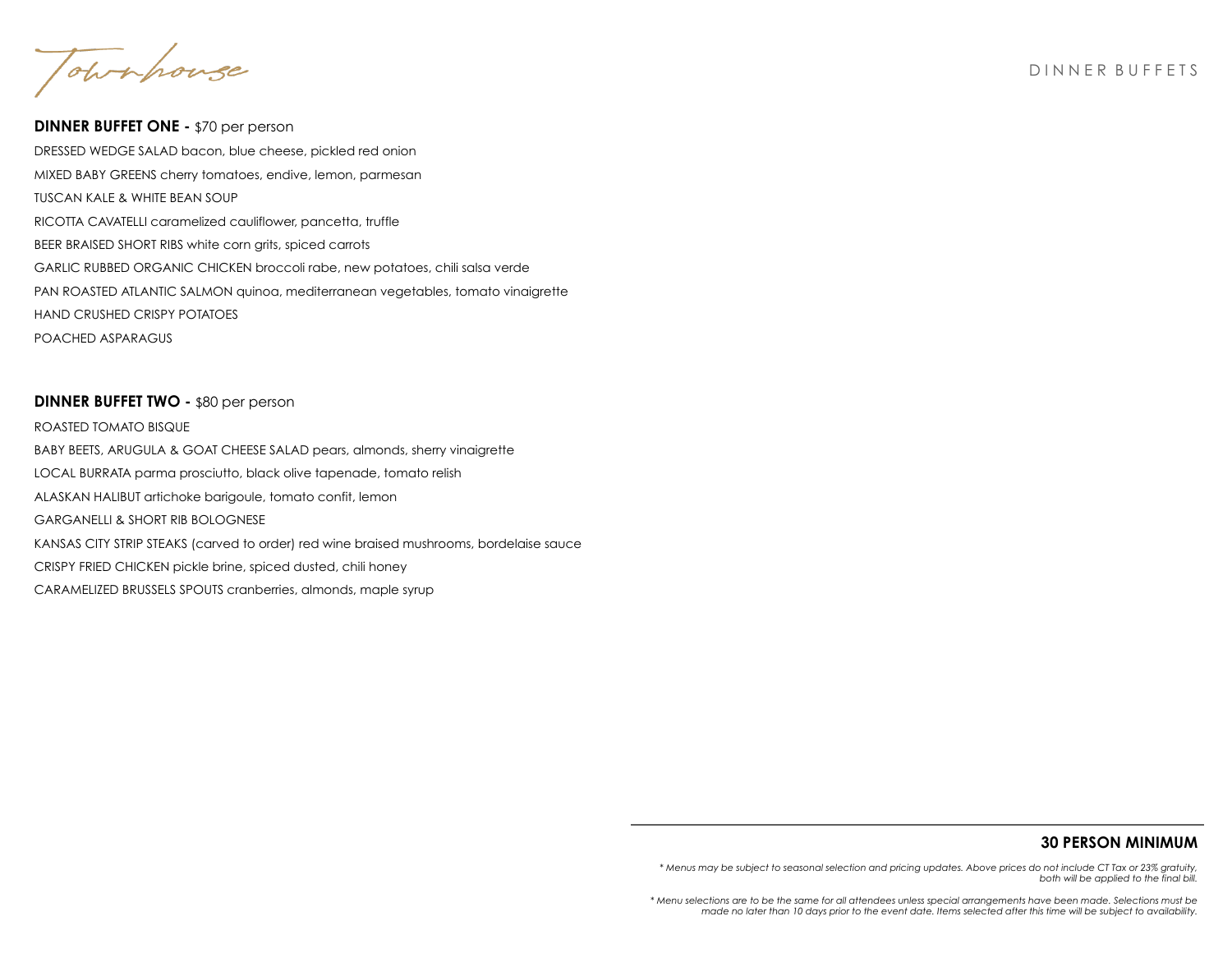Townhouse

# **FIRST COURSE**

ICED JUMBO SHRIMP & COLOSSAL CRAB marie rose & cocktail sauce *(gf) (+ \$12 per person)* SPICED LAMB MEATBALLS citrus herb tomatoes, aged goat cheese, crispy chick peas *(gf)* ROASTED BABY BEETS honey crisp apples, whipped goat cheese, marcona almonds, sherry vinaigrette \* *(gf)* GILBERTIE'S FARM ORGANIC GREENS lemon, extra virgin olive oil, parmesan, cherry tomatoes *(gf)* TUNA TATAKI CRUDO shallot soy vinaigrette, petite greens, crispy garlic *(gf, no vinaigrette)* MAINE LOBSTER & BUTTER LETTUCE summer citrus, hearts of palm, avocado, marcona almonds, citrus herb dressing \* *(gf) (+ \$10 per person)* MOZZARELLA DI CAMPANIA marinated grape tomatoes, saba vinegar, toasted country bread *(gf, no bread)* HEIRLOOM TOMATO, FETA & GEM LETTUCE cucumber, grilled corn, olives, red onion, white balsamic vinaigrette *(gf)* TUNA POKE mango, avocado, red onion, garlic chili lime dressing BABY ROMAINE CAESAR parmesan, brioche crumble, creamy anchovy dressing *(gf, no brioche crumble)*

#### **SECOND COURSE**

TAGLIATELLE short rib bolognese, pancetta, parmesan reggiano, basil CAVATELLI forest mushrooms, caramelized onions, kale, goat cheese SEARED SEA SCALLOPS asparagus, shiitakes, pancetta, caramelized cauliflower, truffle vinaigrette *(gf)* HERB CRUSTED ICELANDIC CODFISH thyme scented spring vegetables, jerusalem artichoke mousse, meyer lemon vin blanc LUMP CRAB CAKES roasted corn salad, cajun remoulade MISO GLAZED KING SALMON vegetable fried brown rice, spring onion purée, pickled daikon MOROCCAN SPICED GRILLED CHICKEN warm mediterranean potato salad, romesco sauce \* *(gf)* 16 oz PRIME NY STRIP mushrooms, carrots, truffle potato purée *(gf) (+ \$5 per person)* ROSEMARY RUBBED VEAL CHOP warm summer bean, heirloom tomato & butter lettuce salad, grain mustard dressing *(gf) (+ \$8 per person)* TRUMPET CRUSTED LAMB LOIN spring vegetables, morels & spiced carrot purée, mint lamb jus *(+ \$5 per person)*

#### **THIRD COURSE**

CHOCOLATE PASSION FRUIT GANACHE TART \* chocolate hazelnut mousse, passion fruit caramel

FLOURLESS CHOCOLATE TRUFFLE CAKE chantilly cream, luxardo cherry sauce *(gf)*

CARAMEL STUFFED CHURROS vanilla crème anglaise

CHEESECAKE STUFFED PRALINE CONE marinated berries \*

SORBET lemon or raspberry *(gf)*

*Items marked \* contain seeds or nuts.*

# **PLATED DINNER PRICING**

CHOICE OF (1) ITEM FROM EACH COURSE: \$70.00 CHOICE OF (2) ITEMS FROM EACH COURSE: \$80.00

CHOICE OF (3) ITEMS FROM EACH COURSE: \$90.00

\* ADDITIONAL PASTA COURSE: \$10.00

*\* Menus may be subject to seasonal selection and pricing updates. Above prices do not include CT Tax or 23% gratuity, both will be applied to the final bill.*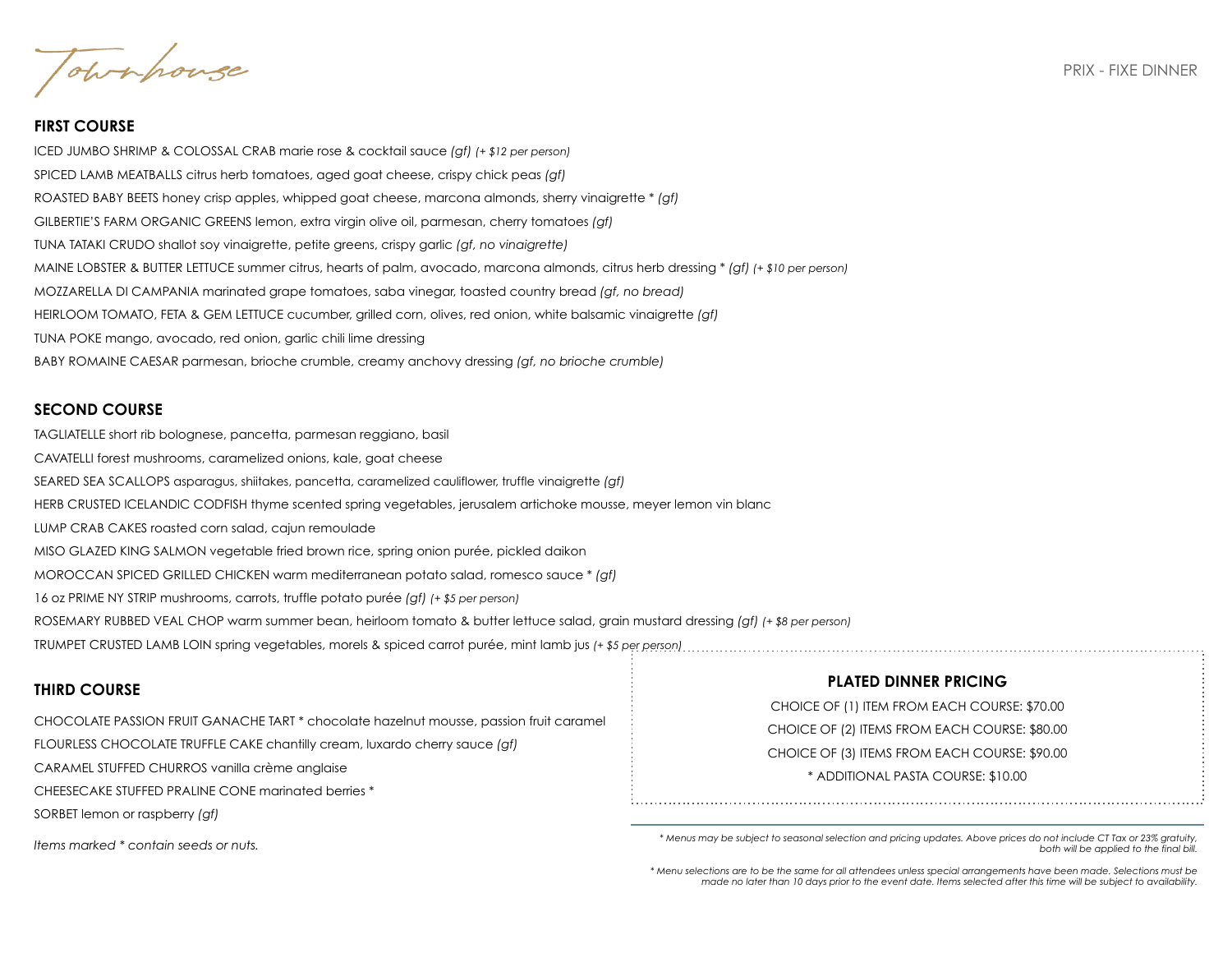Townhouse

# P LA T E D D I N N F R

## **APPETIZERS**

LOCAL BURRATA parma prosciutto, black olive tapenade, tomato relish AHI TUNA POKE mango, red onion, chili ARUGULA SALAD goat cheese, candied walnuts, dried cranberries, balsamic dressing BRAISED OCTOPUS olives, celery & fingerlings, yuzu jalapeño vinaigrette HEIRLOOM TOMATO, FETA & GEM LETTUCE cucumber, grilled corn, olives, red onion, white balsamic vinaigrette BABY BEET, ARUGULA & GOAT CHEESE SALAD marcona almonds, asian pear, sherry vinaigrette BABY SPINACH SALAD maytag blue cheese, bacon, buttermilk dressing CAESAR SALAD kale or romaine, brioche croutons, parmesan, creamy anchovy dressing HOT SMOKED SALMON vanilla apple purée, apple balsamico ROASTED BRUSSELS SPROUTS garlic & herb aioli, salted cheese ROASTED TOMATO & EGGPLANT SOUP whipped goat cheese ORGANIC GREENS cherry tomatoes, endive, parmesan, lemon & olive oil JUMBO LUMP CRAB CAKES roasted corn salad, cajun remoulade GRILLED CHICKEN ANTICUCHO aji panca, creamy lemon dressing CHOPPED SALAD feta, cucumber, olives, beets, tomatoes, oregano vinaigrette WILD MUSHROOM RISOTTO mascarpone cheese, leek purée

# **PLATED DINNER PRICING**

CHOICE OF (1) ITEM FROM EACH COURSE: \$70.00 CHOICE OF (2) ITEMS FROM EACH COURSE: \$80.00 CHOICE OF (3) ITEMS FROM EACH COURSE: \$90.00 \* ADDITIONAL PASTA COURSE: \$10.00

# **ENTREES**

CAVATELLI forest mushrooms, kale, creamy goat cheese SPICED ROASTED CHICKEN coconut carrot purée, glazed root vegetables PAN SEARED KING SALMON quinoa, spinach, warm tomato vinaigrette RED WINE BRAISED SHORT RIBS truffle potato purée, caramelized carrots, horseradish HERB CRUSTED GULF SHRIMP white beans, chili, smoked paprika PAN ROASTED SCALLOPS cauliflower purée, asparagus, oyster mushrooms, balsamic glaze GRILLED FILET OF BEEF hand crusted potatoes, asparagus, bordelaise sauce THAI CURRY CHICKEN onions, eggplant, peppers, tai basil, cilantro GRILLED LONG ISLAND DUCK BREAST coconut carrot purée, spinach, luxardo cherries HERB CRUSTED RACK OF LAMB goat cheese whipped potato, red wine braised shallots PAN ROASTED BRANZINO mediterranean potato salad, romesco sauce GRILLED SWORDFISH olives, tomatoes, eggplant, capers, sicilian peppers BEEF TENDERLOIN & MAINE LOBSTER hand crusted potatoes, asparagus, bordelaise sauce *(+ \$8 pp)* MISO GLAZED CHILEAN SEA BASS marinated bok choy, shiitakes, pickled onions BBQ BERKSHIRE PORK CHOP spiced sweet potato purée, pork belly, carrot confit, spinach CREAMY GOAT CHEESE RAVIOLI braised artichokes, tomatoes, kale, fava NY STRIP STEAK au poivre sauce, truffle potato purée, wine braised mushrooms HERB CRUSTED RACK OF LAMB dijon, pearl barley, forest mushrooms, parsnips, rosemary

# **DESSERTS**

FLOURLESS CHOCOLATE TRUFFLE CAKE chantily cream, luxardo sauce WARM LEMON BREAD PUDDING whipped mascarpone CHOCOLATE GANACHE BAR chocolate mousse, caramel crunch CHEESECAKE STUFFED PRALINE CONE marinated berries ARTISAN CHEESE BOARD local honey, spiced pecans, quince paste FRESH FRUIT PLATE passion fruit coulis, balsamic drizzle

## **30 PERSON MINIMUM**

*\* Menus may be subject to seasonal selection and pricing updates. Above prices do not include CT Tax or 23% gratuity, both will be applied to the final bill.*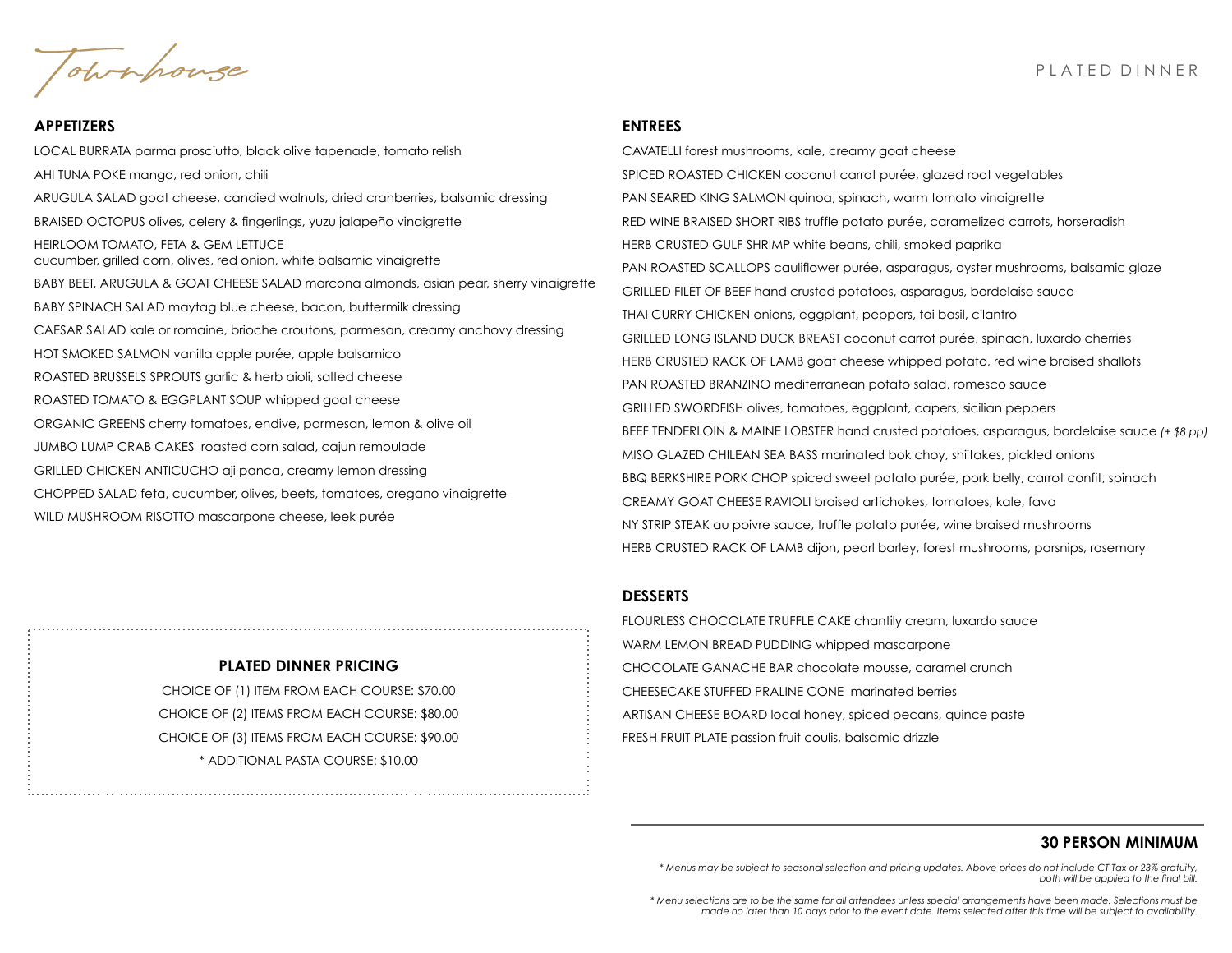Townhouse

D E S S E R T S T A T I O N S

**SWEET & SIMPLE -** \$14 per person SLICED SEASONAL FRUIT & BERRIES, ASSORTED COOKIES

**VIENNESE TABLE -** \$14 per person ASSORTED MINI ECLAIRS, FRUIT TARTLETS, PROFITEROLES, CHOCOLATE TARTS, CHEESE CAKE LOLLIPOPS, TRUFFLE MACARONS & NUT CLUSTERS

**CHOCOLATE FONDUE -** \$14 per person DARK CHOCOLATE, WHITE CHOCOLATE & MILK CHOCOLATE FONDUE SERVED WITH STRAWBERRIES, PINEAPPLE, MARSHMALLOWS, MINI RICE CRISPY TREATS, BROWNIES, MACARONS & CHURROS

**CANDY LAND -** \$14 per person M&M's, HERSHEY KISSES, JAW BREAKERS, GUMMIE BEARS, NERDS, MIKE & IKES, SELECTION OF MINI CANDY BARS, MARSHMALLOWS

**GELATO SUNDAE STATION -** \$14 per person VANILLA, CHOCOLATE & CARAMEL GELATO SERVED WITH FRESH BERRIES, BROWNIES, TRADITIONAL TOPPINGS

**CREPE STATION -** \$14 per person HOUSE MADE VANILLA CREPES SERVED WITH BANANA FOSTERS, STRAWBERRY YUZU MARMALADE, CHOCOLATE SAUCE, SEA SALT CARAMEL SAUCE, WHIPPED CREAM & ASSORTED NUTS

**THE CUPCAKE TOWER -** \$14 per person VANILLA, CHOCOLATE & RED VELVET CUPCAKES GARNISHED WITH ASSORTED ICINGS, CANDIES & NUTS

**PASSING TIME** (server passed) - \$14 per person WARM CHOCOLATE CHIPS COOKIES, MINIATURE ICE CREAM CONES HOT CINNAMON SPICED DONUTS, STRAWBERRY CHEESECAKE "LOLLIPOPS"

# **25 PERSON MINIMUM**

*\* Menus may be subject to seasonal selection and pricing updates. Above prices do not include CT Tax or 23% gratuity, both will be applied to the final bill.*